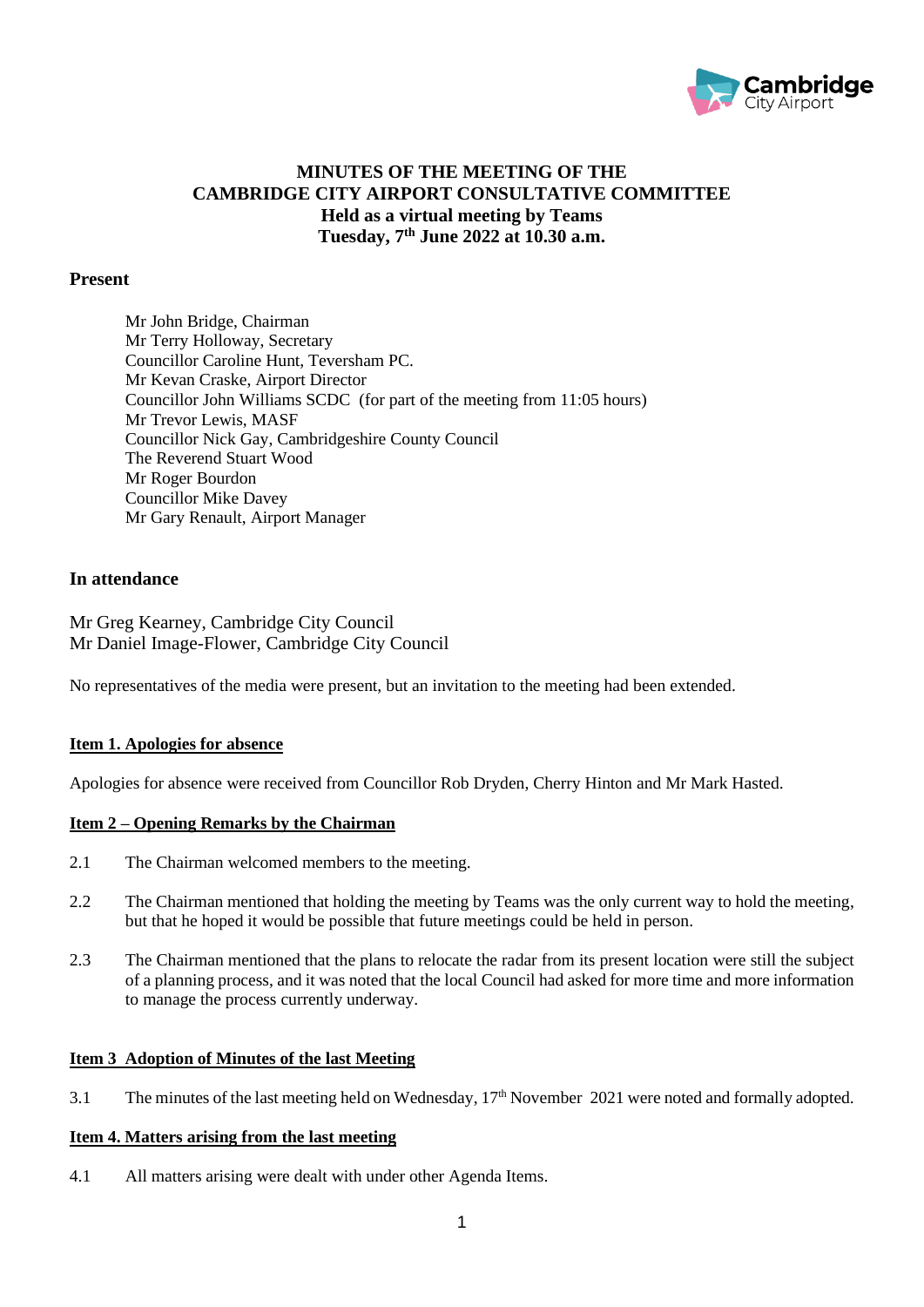

## **Item 5 Report from the Cambridge City Airport Director**

- 5.1 Mr Kevan Craske, the Airport Director provided a detailed and high quality PowerPoint presentation which covered all aspects of his report for Agenda Items 5 & 6. A copy of this is attached to the minutes.
- 5.2 It was noted that the level of aircraft movements at Cambridge City Airport still remained exceptionally low compared with historic levels, and that the airport was attempting to restore movements to around 20,000 per annum.
- 5.3 Mr Craske said that the new Air Traffic Management System had been completed.
- 5.4 The Airport Director confirmed that the arrangements for the relocation of the new Radar awaited a Council decision, and that the new radar was only being used for training/maintenance purposes, or if there was a catastrophic failure of the old radar which was still in use.
- 5.5 The Airport Director reported that he hoped that full Air Traffic Control Services would be restored to the airport on a 7 day week basis by the end of 2022.
- 5.6 The Airport Director said there was an increase in the use of Drones in the UK, which were benefitting society, and that they came in many forms. Many flights of Drones take place close to the airport, with approval, but worryingly, there was an increase in the number of unauthorised activity, which had the potential of causing a serious incident if a conflict with a passenger carrying aircraft occurred. Mr Craske said he was looking for help to publicise the rules for flights by Drones close to the airport and this was readily agreed by members. Cllr Mike Davey suggested a joint press release, Cllr Caroline Hunt suggested entries for village magazines, and Stuart Wood suggested the use of Social Media. It was confirmed that the web site would contain details of the rules for Drones, which are contained in the Airport Director's report.
- 5.7 The Airport Director said he had nothing to report on Environment matters.

#### **Item 6 Cambridge City Airport Flight Evaluation Unit Report**

- 6.1 Mr Kevan Craske presented the noise statistics a copy of these can be found in the attached report. Just seven aircraft noise complaints had been received so far in 2022. Two of these were not connected with Cambridge Airport, and of the remaining five, two were in respect of light aircraft, and three were military aircraft. It was noted that all were operating within the rules of flight and it was noted that all aircraft operated to noise mitigation rules. In response to questions, Mr Craske said it was thought a recent low flying C-130 was a USAF aircraft, and that it would have been in contact with Cambridge Air Traffic Control. Mr Craske was unable to comment about complaints from Fulbourn residents about aircraft conducting flights from Duxford and Fowlmere, but commented that the Airport maintained a close liaison with all neighbouring airfields. It was noted that the recent change of routes for high level aircraft flying to Luton had no impact upon Cambridge Airport.
- 6.2 Mr Craske reported that the Company had received four complaints about noise from Marshall aircraft maintenance activities.
- 6.3 It was noted that the engine running compound was being used to good effect and that there had only been one occasion during the last year when it had been necessary to conduct non-standard engine running tests outside of that facility.